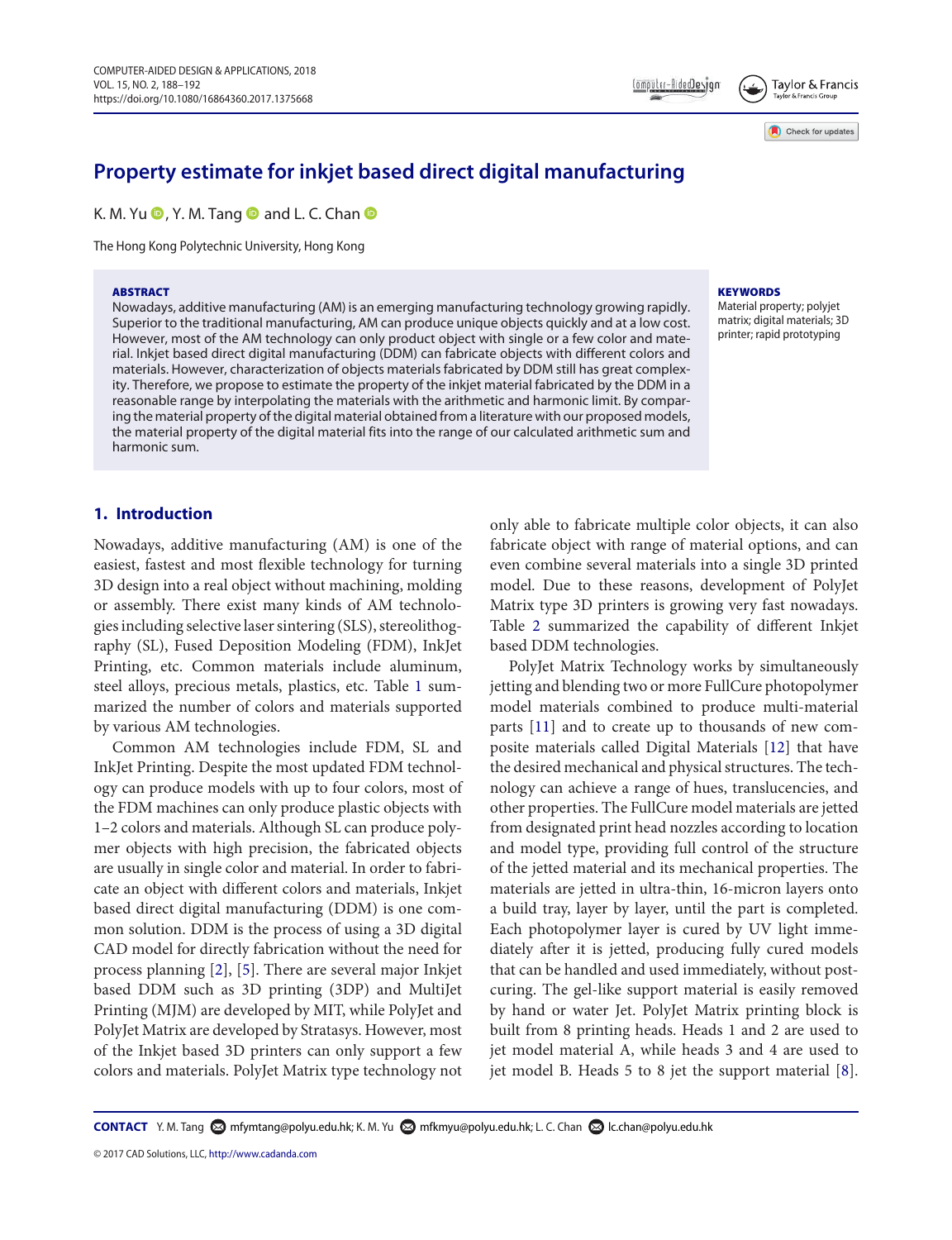**Table 1.** Comparison of different AM technologies.

<span id="page-1-0"></span>

| Technology       | SLS    |        | <b>FDM</b>    | InkJet   |
|------------------|--------|--------|---------------|----------|
| Color            | Single | Single | Up to Four    | Colorful |
| <b>Materials</b> | Single | Single | Single or two | Multiple |

**Table 2.** The capability of various inkjet based DDM technologies.

<span id="page-1-1"></span>

| Inkjet based DDM      | capability                        |  |  |
|-----------------------|-----------------------------------|--|--|
| MIT 3DPTM             | Multi-color & FGM [3]             |  |  |
| MIM <sup>TM</sup>     | Single material, single color     |  |  |
| PolyJet <sup>TM</sup> | Single material, single color     |  |  |
| PolyJet Matrix™       | multiple material, multiple color |  |  |

Fig. [1.](#page-1-2) illustrates the PolyJet Matrix printing blocking and its working principle. Digital Materials are multi-phase composite materials based on a combination of different FullCure modeling materials. [\[14\]](#page-4-6)

<span id="page-1-6"></span>The variability on mechanical properties of parts manufactured using PolyJet has been studied by Kesy and Kotlinski [\[6\]](#page-4-7). They found that the differences of the material properties is related to variations in the amount of UV energy that reaches the different zones. The UV exposure time is the main parameter affecting the final material strength. Besides, slight variations in temperature may have significant influence upon mechanical performance of the materials. In spite of numerous researches have been done on modelling mechanical properties in AM parts, a complete characterization of 3D part behavior still has great complexity due to both layer-upon-layer nature, temperature effect and various UV radiation pattern strategies [\[4](#page-4-8)]. In this research, we propose to estimate the property of the inkjet material fabricated by the DDM in a reasonable range. The research not only helps the designer to fabricate a prototype with desired materials, it can also facilitate the researches in improving the 3D printers' development.

### **2. Methodology**

<span id="page-1-7"></span><span id="page-1-4"></span>In materials science, various properties of a composite material can be predicted by using a weighted mean called a rule of mixtures [\[13\]](#page-4-9). For instance, it provides a theoretical upper- and lower-bound on mass density, modulus of elasticity, shear modulus, Poisson's ratio, ultimate tensile strength, thermal conductivity, electrical conductivity, and coefficient of thermal expansion. In general there are two models, the Voigt one for axial loading or constant strain, and the Reuss one for transverse loading or constant stress. Mathematically, the former is formulated with arithmetic sum while the latter with harmonic sum. Graphically, they are represented as straight line (upper-bound) and rectangular hyperbola (lower-bound) respectively.

In order to create a 3D model, PolyJet Matrix Technology simultaneously jetting two or more FullCure model materials. Each jetted material is an inkdrop which can be considered as a voxel in 3D space (Fig. [2.](#page-1-3)). A 3D texels is an array of voxel composite together to form a tiny element of an object. For instance in Fig. [2\(](#page-1-3)b)., a texel with 8 voxels is formed by 7 voxels of material 1 and 1 voxel of



<span id="page-1-3"></span>**Figure 2.** Inkdrop approximation for the formation of a composite material.

<span id="page-1-5"></span><span id="page-1-2"></span>

**Figure 1.** The PolyJet Matrix printing block and its working principle [\[10](#page-4-10)].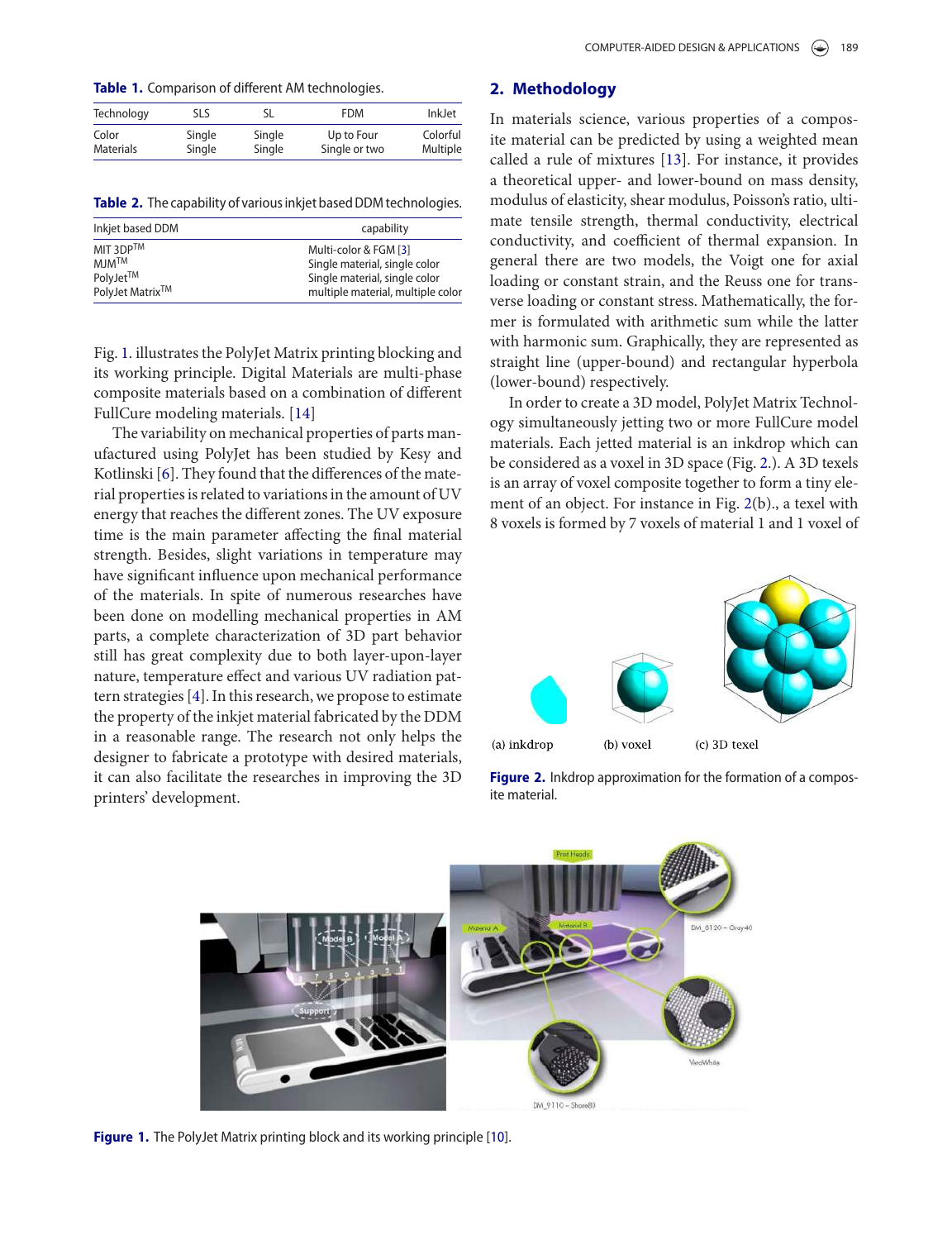190  $\left(\bigstar\right)$  K.M. YU ET AL.

material 2. Different materials can be obtained by varying the combinations of two or more model materials [\[7](#page-4-11)].

Referring to [\[13](#page-4-9)], multiple materials can be represented by the arithmetic sum and harmonic sum in discrete form is given by Eqn. (1) and Eqn. (2):

$$
\left(\sum_{\forall i} n_i\right) Parithmetic sum = \sum_{\forall i} n_i p_i \tag{1}
$$

and

$$
\frac{\sum_{\forall i} n_i}{Parithmetic sum} = \sum_{\forall i} \frac{n_i}{p_i}
$$
 (2)

where *i* is material/ color. For a texel with 8 voxels,

$$
\sum_{\forall i} n_i = 8 \tag{3}
$$

Suppose two materials are blended continuously, the property function such as tensile strength,  $p(u, v)$  can be estimated by the interpolation between these two materials. Given the number of inkdrop  $n_1$  and  $n_2$  for materials 1 and 2, the material proportions in the straight line interval  $(u, v)$  is calculated by  $u = \frac{n_1}{n_1 + n_2}$ ,  $v = \frac{n_2}{n_1 + n_2}$ , such that  $0 \le u, v \le 1$ , and  $u + v = 1$  (see Fig. [3.](#page-2-0)) Given material proportion  $(u, v)$  and using forward mapping, the material property limits  $p_h(u, v)$  and  $p_a(u, v)$  can be determined by:

$$
\begin{cases}\np_a(u, v) = u * p(1, 0) + v * p(0, 1) \\
\frac{1}{p_h(u, v)} = \frac{u}{p(1, 0)} + \frac{v}{p(0, 0)} \\
u + v = 1\n\end{cases}
$$
\n(4)

where subscripts *a* and *h* represent arithmetic (straight line) and harmonic sum (rectangular hyperbola) respectively.

Similarly, we can extend the continuous blending models into three different model materials. The material proportions in triangular region (*u*, *v*, *w*) is calculated by:  $u = \frac{n_1}{n_1 + n_2 + n_3}$ ,  $v = \frac{n_2}{n_1 + n_2 + n_3}$ ,  $w = \frac{n_3}{n_1 + n_2 + n_3}$ , such



<span id="page-2-0"></span>**Figure 3.** Continuous interpolation between two materials.

<span id="page-2-4"></span>

**Figure 4.** Continuous interpolation between three materials.

<span id="page-2-1"></span>

<span id="page-2-2"></span>**Figure 5.** Top view of the triangular element.

that  $0 \le u$ ,  $v$ ,  $w \le 1$ , and  $u + v + w = 1$  (Fig. [4.](#page-2-1) and Fig. [5.](#page-2-2))

Given the material proportion (*u*, *v*, *w*) and using forward mapping, the material property limits  $p_h(u, v, w)$ and  $p_a(u, v, w)$  can be calculated by:

$$
\begin{cases}\np_a(u, v, w) = u * p(1, 0, 0) + v * p(0, 1, 0) \\
+ w * p(0, 0, 1) \\
p_h(u, v, w) = \wp p(u, v, w)\n\end{cases}
$$
\n(5)

<span id="page-2-3"></span>where subscripts *a* and *h* represent arithmetic (triangle) sum and harmonic sum (tri-rectangular hyperbola Coons patch) respectively, and  $\wp$  is the Boolean sum (triangular Coons patch) [\[1\]](#page-4-12). In the Eqn. (5), the harmonic material property limit is calculated by:

$$
\wp p(u, v, w) = (1 - u) * p\left(0, \frac{v}{v + w}, \frac{w}{v + w}\right)
$$
  
+  $(1 - v) * p\left(\frac{u}{u + w}, 0, \frac{w}{v + w}\right)$   
+  $(1 - w) * p\left(\frac{u}{u + v}, \frac{v}{u + v}, 0\right)$   
-  $u * p(1, 0, 0) - v * p(0, 1, 0)$   
-  $w * p(0, 0, 1)$   
=  $z - coordinate$   
 $\wp p(u, v, w) = (1 - u) * p(0, v, w) + (1 - v) * p(u, 0, w)$   
+  $(1 - w) * p(u, v, 0) - u * p(1, 0, 0)$   
-  $v * p(0, 1, 0) - w * p(0, 0, 1)$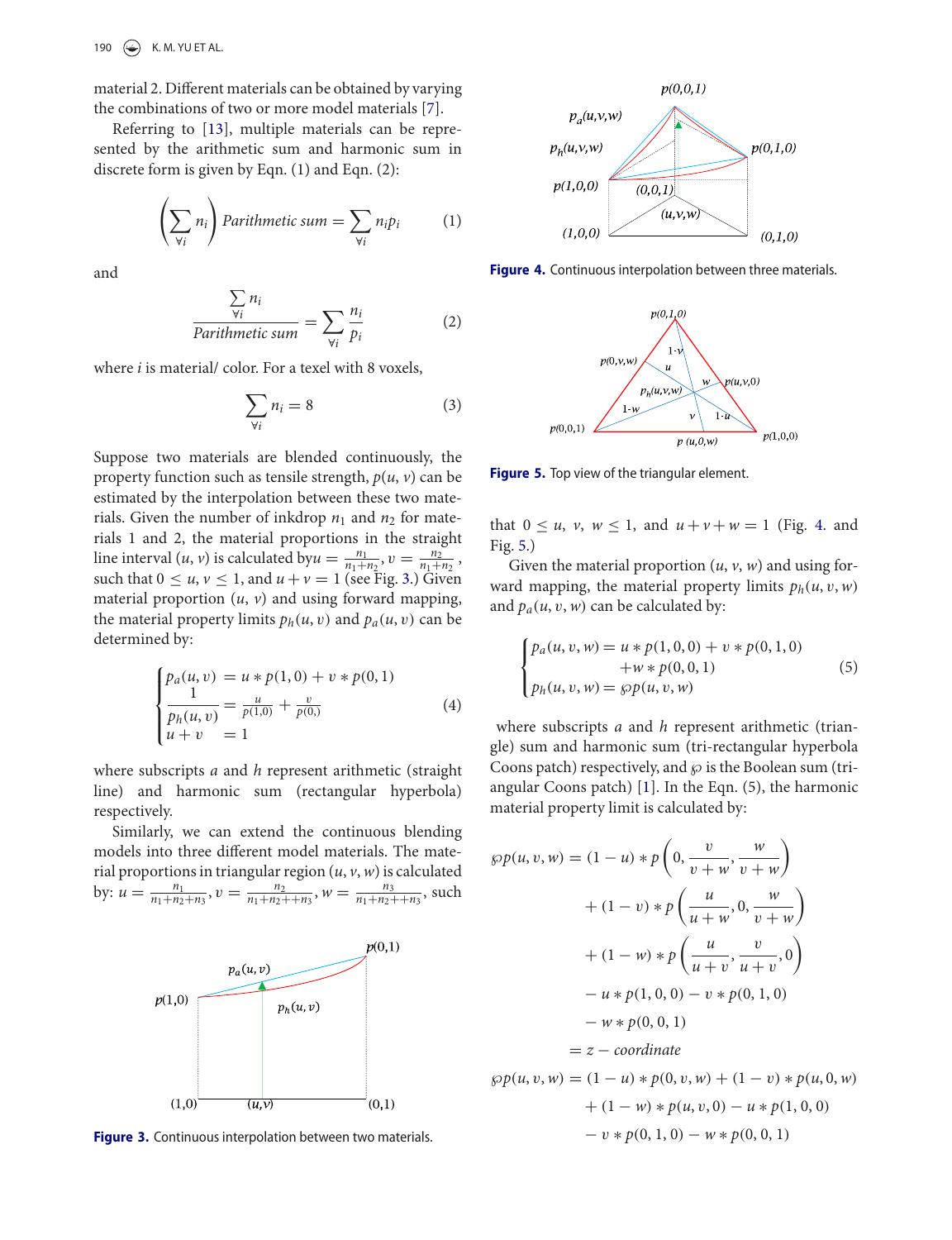<span id="page-3-0"></span>**Table 3.** The tensile strength between the digital material and the proposed material limits.

|                | Tensile Strength [MPa]             |                          |                  |                           |         |
|----------------|------------------------------------|--------------------------|------------------|---------------------------|---------|
| $n_A$<br>$n_B$ | $\sigma$ <sub>arithmetic</sub> sum | $\sigma_{harmonic\ sum}$ | Digital Material | Trade name                |         |
| 8              | 49.8                               | 49.8                     | 49.8             | Vero White Full Cure 830  | Base    |
| 7              | 43.825                             | 12.48902821              | 42               | DM 8120                   | Digital |
| 6              | 37.85                              | 7.139784946              |                  |                           |         |
| 5              | 31.875                             | 4.998745295              | 30               | DM 8130                   | Digital |
| 4              | 25.9                               | 3.845559846              |                  |                           |         |
| 3              | 19.925                             | 3.124705882              |                  |                           |         |
| 2              | 13.95                              | 2.631439894              | 9                | DM 9130                   | Digital |
|                | 7.975                              | 2.272675414              | 4                | DM 9120                   | Digital |
| 0              |                                    |                          | $\overline{2}$   | Tango Black Full Cure 970 | base    |
|                |                                    |                          |                  |                           |         |

The 3 rectangular hyperbolic boundary curves from harmonic sum are:

$$
\frac{u+v}{p\left(\frac{u}{u+v}, \frac{v}{u+v}, 0\right)} = \frac{1}{p(u, v, 0)} = \frac{u}{p(1, 0, 0)} + \frac{v}{p(0, 1, 0)}
$$

$$
\frac{v + w}{p\left(0, \frac{v}{v + w}, \frac{w}{v + w}\right)} = \frac{1}{p(0, v, w)} = \frac{v}{p(0, 1, 0)} + \frac{w}{p(0, 0, 1)}
$$

$$
\frac{u+w}{p\left(\frac{u}{u+w},0,\frac{w}{u+w}\right)} = \frac{1}{p(u,0,w)} = \frac{u}{p(1,0,0)} + \frac{w}{p(0,0,1)}
$$

Similarly, we can extend the continuous blending models into four or more different model materials. However, since Stratasys Connex machines make use of 3 colors: cyan, magenta and yellow, and support up to 3 model materials, the arithmetic and harmonic material property limit is not discussed in this article.

#### **3. Results**

<span id="page-3-2"></span>In order to verify the material property of the digital materials that falls within the range of the arithmetic and harmonic limit of the proposed models. We have compared the tensile strength of the digital materials obtained in [\[9](#page-4-13)] with the arithmetic and harmonic limit results calculated using Eqn. (4). Tab. [3.](#page-3-0) summarized the results of the tensile strength between the digital material and the



<span id="page-3-1"></span>**Figure 6.** The tensile strength relationship between the digital material and the proposed material limits.

corresponding material limits. Fig. [6.](#page-3-1) shows the relationship between the digital material and the material limits. The *x*-axis indicates the number of voxels with material A in a texel, whereas *y*-axis is the tensile strength.

### **4. Conclusion**

Nowadays, PolyJet matrix is one of the common and important technologies in DDM. In spite of numerous researches have been done on modelling mechanical properties in AM parts, a complete characterization of 3D part behaviour still has great complexity due to its multi layers nature, temperature effect and various ultraviolet (UV) radiation pattern strategies. In this research, we propose to estimate the property of the inkjet material in a reasonable range within the upper boundary using arithmetic sum and lower boundary using harmonic sum. We have suggested a mathematical model to approximate the boundaries of the arithmetic sum and harmonic sum. By comparing the material property of the digital material obtained from a literature with our proposed models, we have found that the material property of the digital material fits into the range of our calculated arithmetic sum and harmonic sum. Nevertheless, there are some limitations of this research. The digital material properties vary according to the setting such as UV and other external factors such as temperature. On the other hand, the comparison results only focused on the composition of two model materials. The mathematical models for the composition of three or more model materials have not been verified. In the future, more experiments should be done to determine the material properties of different digital materials with different AM technologies in order to have a more comprehensive comparison between different kinds of digital materials and their properties (e.g. Young's modulus or tensile strength) with the results of the calculated models.

#### **Acknowledgement**

The work presented in this paper was supported by a grant from the Hong Kong Polytechnic University (Project No.: G-YN80 &